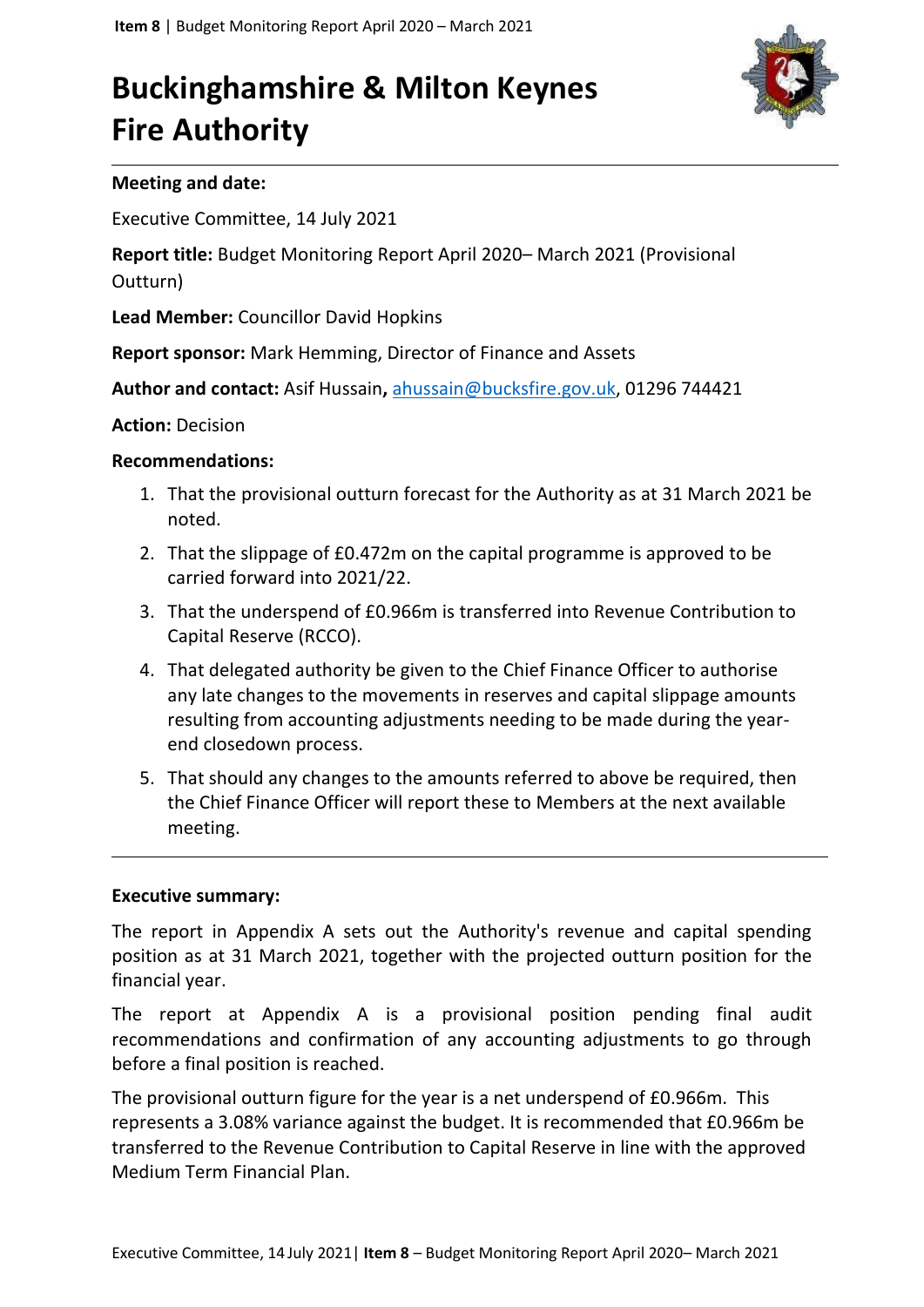**Financial implications:** As set out in the main body of the report.

**Risk management:** Management of our financial resources is a key risk to the Authority and the performance reports to Committee inform Members of the main financial risks facing the Authority in year.

**Legal implications:** None.

**Privacy and security implications:** None.

**Duty to collaborate:** None.

**Health and safety implications:** None.

**Environmental implications:** None.

**Equality, diversity, and inclusion implications:** None.

**Consultation and communication:** None.

**Background papers:**

| <b>Appendix</b> | Title                                                                                                       | <b>Protective</b><br><b>Marking</b> |
|-----------------|-------------------------------------------------------------------------------------------------------------|-------------------------------------|
| Website Link    | Medium Term Financial Plan 2020/21 to 2024/25, Fire<br>Authority Meeting 12 February 2020 (see pages 61-80) | None                                |
|                 | https://bucksfire.gov.uk/documents/2020/03/120220 ite<br>m7c medium term financial plan.pdf/                |                                     |
| Α               | Appendix A – Budget Monitoring Report April – March<br>2021 Provisional Outturn                             | None                                |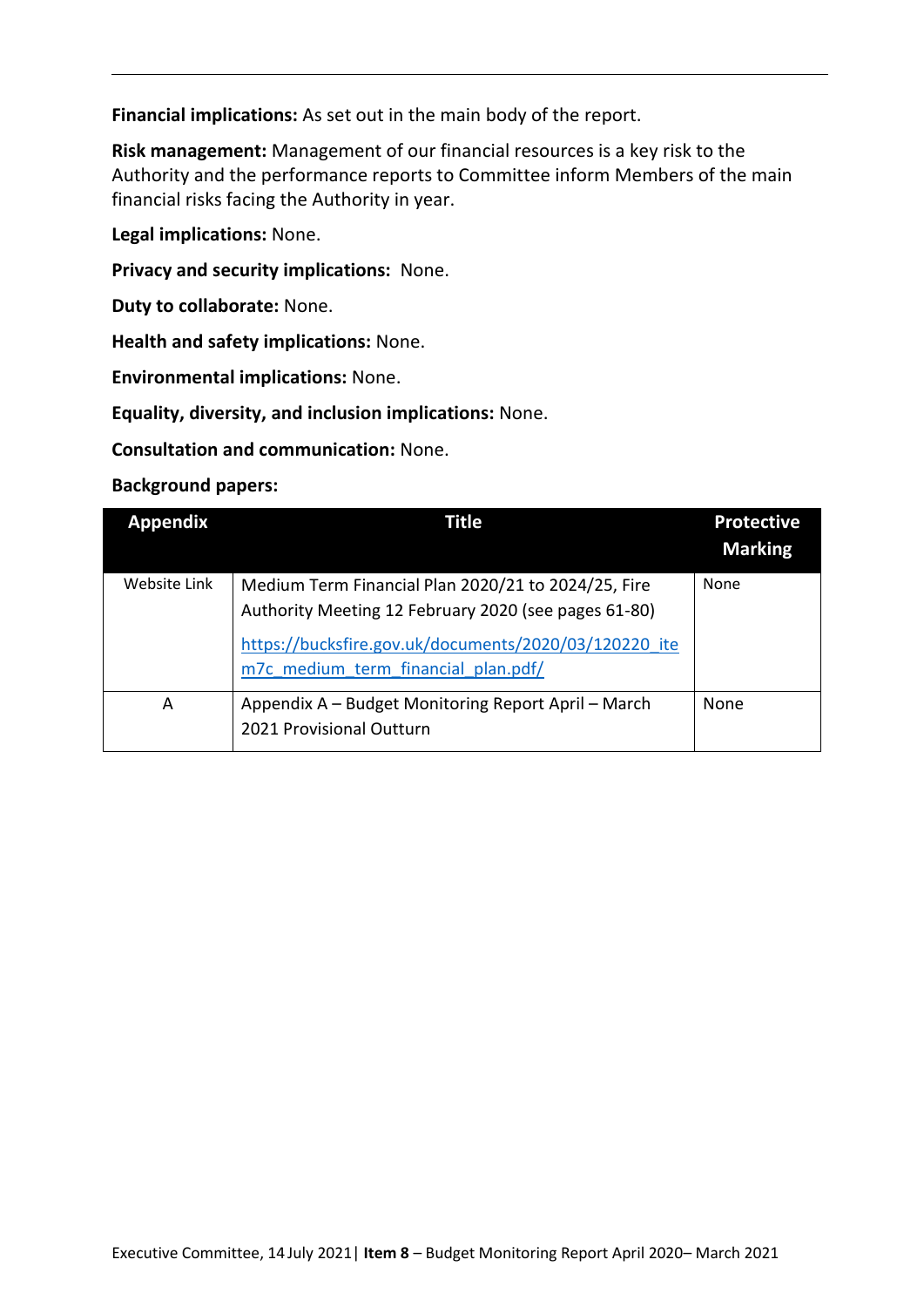#### **1. Revenue Forecasts by Service Area**

Table 1 shows the budget and provisional outturn for each Directorate as at the end of 31 March 2021. The budget of £31.339m compared to the provisional outturn of £31.202m gives a yearend underspend of £0.138m. Furthermore, the level of funding is showing a favourable variance of £0.829m which has resulted in an overall net underspend of £0.966m.

The provisional outturn includes a transfer of £0.500m to revenue contributions to capital and £0.230m to a COVID reserve, which were approved by the Executive Committee in September 2020.

An additional £0.829m of funding has been allocated to the Authority during the year, which predominantly relates to COVID-19 funding. A detailed breakdown is provided in section 4.

| . .<br>۰.<br>۰.<br>× |  |
|----------------------|--|
|----------------------|--|

| <b>Directorate</b>            | <b>Total Budget</b><br>£ | <b>Actual Year</b><br>to Date<br>£ | <b>Provisional</b><br><b>Year End</b><br><b>Variance</b><br>£ | Percentage<br><b>Year End</b><br><b>Variance</b><br>£ |
|-------------------------------|--------------------------|------------------------------------|---------------------------------------------------------------|-------------------------------------------------------|
| Corporate Core                | 1,513,830                | 1,444,195                          | $-69,635$                                                     | $-4.60%$                                              |
| Finance & Assets              | 6,283,192                | 6,276,749                          | $-6,443$                                                      | $-0.10%$                                              |
| Human Resources               | 542,610                  | 446,012                            | $-96,598$                                                     | $-17.80%$                                             |
| Delivery, Corp. Dev. Planning | 21,407,930               | 20,947,783                         | $-460,147$                                                    | $-2.15%$                                              |
| Statutory Acc. & Contingency  | 1,591,850                | 2,086,903                          | 495,053                                                       | 31.10%                                                |
| <b>Total Expenditure</b>      | 31,339,412               | 31,201,643                         | $-137,769$                                                    | $-0.44%$                                              |
| <b>Total Funding</b>          | $-31,339,412$            | $-32,168,053$                      | $-828,641$                                                    | $-2.64%$                                              |
| <b>Net Position</b>           | O                        | $-966,411$                         | $-966,411$                                                    | $-3.08%$                                              |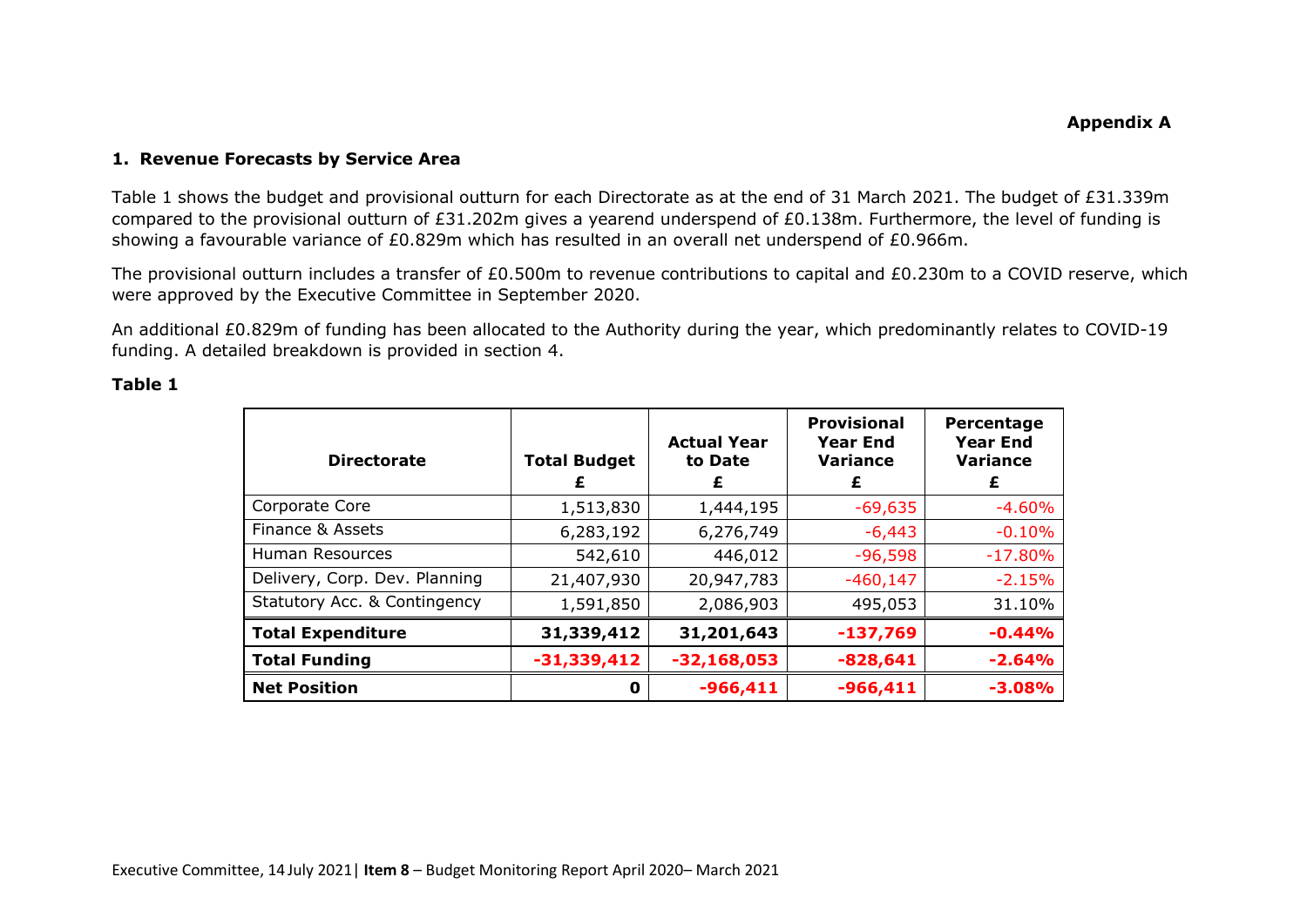#### **Variance by Directorate**

**Corporate Core £0.070m under -** The underspend of £0.065m within Legal & Governance predominantly relates to projected underspend in legal costs and consultation with public (in relation to public safety plan). Furthermore, there were underspends of £0.005m within Corporate Management courses and conference fees which have been postponed due to Covid19 Pandemic.

**Finance & Assets £0.006m under -** Most of the underspend is attributable to employee costs as a result of vacant positions throughout the directorate, which have either since been filled or where recruitment has been delayed due to Covid-19 Pandemic. In addition to this, due to the COVID-19 outbreak, our fuel supplier has provided free fuel for emergency vehicles which has resulted in additional underspend in fuel costs. This is partially offset by overspend seen within West Ashland revenue costs which has been accrued for and will be recovered via services charges to other organisation's sharing the facilities.

**Human Resources £0.096m under -** The underspend is due to an employee being on maternity leave and the duties of the role being shared within the existing team. Additionally, not all employees are taking part in the LGPS pension scheme and there was a two-month vacancy within one of the posts which contributes towards the underspend. Furthermore, employee relations costs were below the budgeted levels which is also contributed towards the underspend.

**Delivery, Corporate Development & Planning £0.386m under -** All costs relating to the Covid-19 response are included within this directorate which totaled £0.886m (which includes a transfer of 0.230m into a Covid-19 reserve as approved by the Executive Committee in September 2020) for the financial year. In addition to this, due to Covid impact, costs were lower than expected in operational training and cross border charges.

As a result of new recruits joining the organisation, a number of Wholetime posts are not at the top of the pay scale and these recruits have joined the 2015 pension scheme which has lower employer contributions than the 1992 pension scheme. This has also contributed in an underspend within the pension budgets.

**Statutory Accounting and Contingency £0.496m over** - this variance is due to an additional revenue contribution to capital of £0.500m, which was approved by the Executive Committee in September 2020.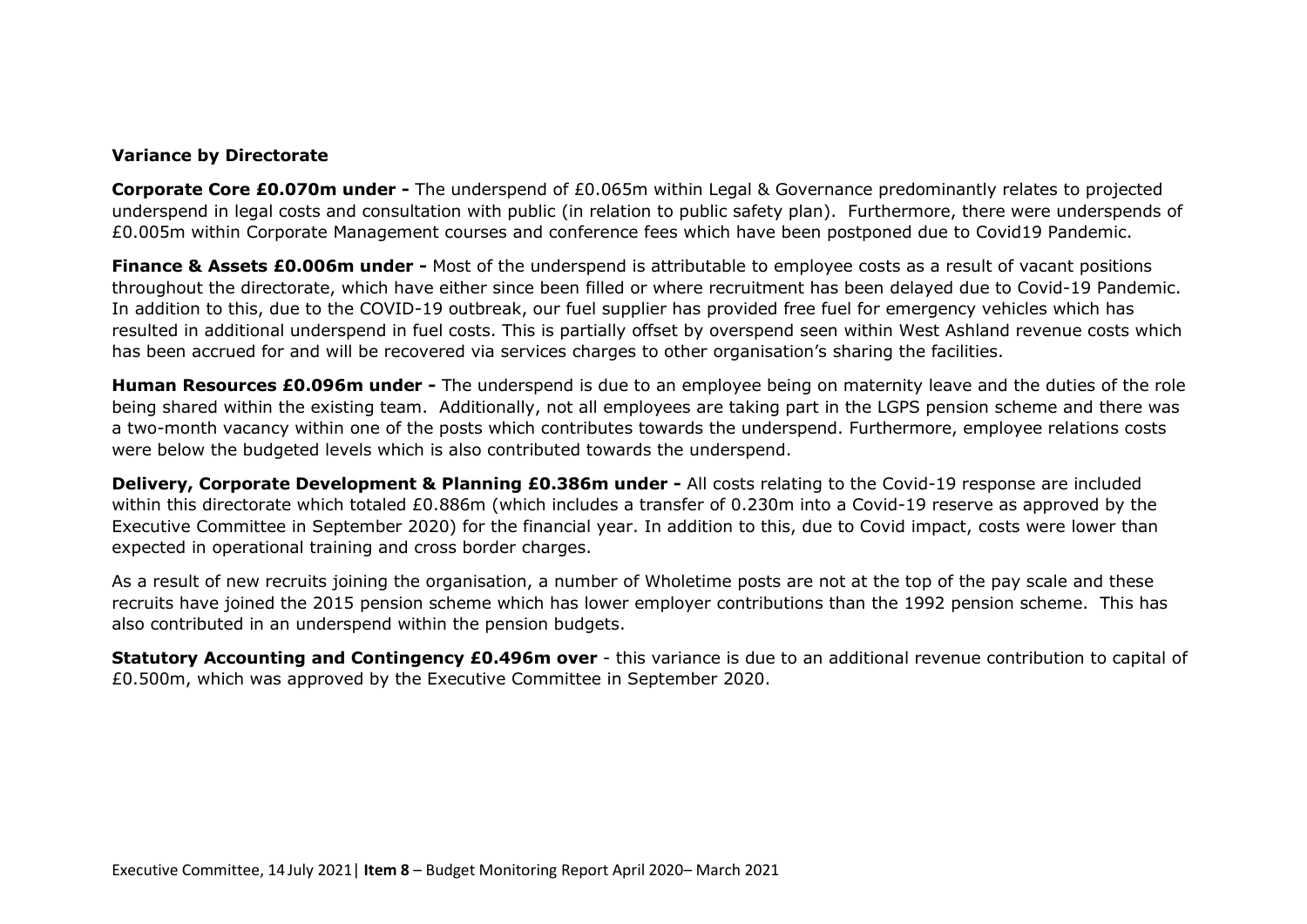#### **2**. **Direct Employee Variances**

**Table 2** shows the breakdown of all the favourable (-) and adverse (+) variances for each sub-heading within the direct employees subjective as at the March 2021.

| <b>Subjective</b>  | <b>Salary</b><br>(Including<br>Training costs)<br>£ | <b>Allowances</b><br>£ | <b>NI</b><br>£ | <b>Pension</b><br>£ | <b>Total</b><br>£ |
|--------------------|-----------------------------------------------------|------------------------|----------------|---------------------|-------------------|
| Wholetime          | 197,727                                             | $-36,103$              | 109,989        | $-290,055$          | $-18,442$         |
| On-Call            | $-13,427$                                           | $-214,620$             | 26,734         | $-48,044$           | $-249,357$        |
| Support            | $-367,956$                                          | 0                      | $-42,113$      | $-104,683$          | $-514,752$        |
| Technicians        | $-26,588$                                           | 0                      | $-6,908$       | $-4,896$            | $-38,392$         |
| Sessional          | $-15,150$                                           | 4,844                  | 216            | 0                   | $-10,090$         |
| Agency             | 93,379                                              | 0                      | 0              | 0                   | 93,379            |
| <b>Grand Total</b> | $-132,015$                                          | $-245,879$             | 87,918         | $-447,678$          | $-737,654$        |

**Wholetime** – The underspend of £0.018m predominantly within pensions, which relates to new recruits joining the 2015 scheme and replacing existing post holders who may have been on a 1992 scheme which have higher employer contributions. With the Sargeant remedy still to be finalised, there is uncertainty on the impact that this will have on employer pension contributions and therefore the current budget reflects a mix of establishment posts on the 1992 and 2015 pension schemes.

**On Call** – Underspends predominantly seen within allowances which is based on activity/training in year.

**Support Staff** – There is a net underspend on support staff budgets across the directorates due to a delay in recruitment caused by the COVID-19 pandemic.

**Agency Staff** – Agency staff have been used to partly cover interim vacancies within support staff roles and this offsets the underspend on support staff.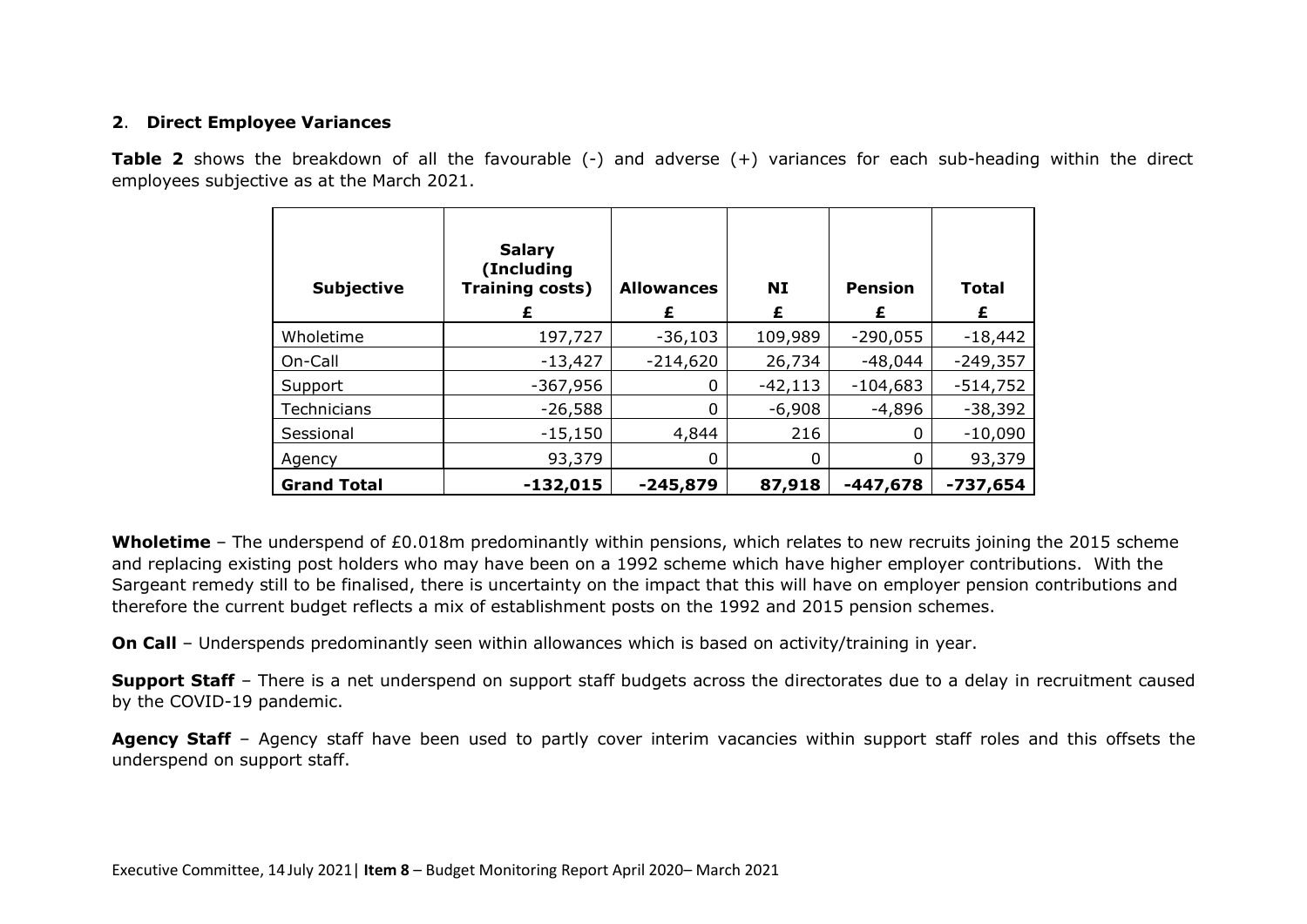#### **3. COVID-19 Spend Analysis**

#### **Table 3**

| <b>Subjective</b>    | <b>Actuals</b><br>f |
|----------------------|---------------------|
| Staffing Costs*      | 471,615             |
| Protective Equipment | 115,277             |
| <b>Other Costs</b>   | 71,467              |
| Loss of Income       | 7,265               |
| Total                | 665,624             |

**\*** This figure includes £3k in actual costs which were in incurred in March 2020 and therefore the total figure includes all COVID-19 related costs since the start of the Pandemic.

**Funding** - Central Government have allocated additional funding of £0.800m of which £0.090m was received in March 2020. This also includes a successful bid (of £0.034m) by the Authority in relation to a bid submitted in round two of the Covid-19 contingency fund.

**Staffing Costs** – All additional employee costs (operational and support staff) incurred as a result of the Pandemic. An example of this has been the use of bank staff to provide the operational resilience when members of staff have had to isolate.

**Protective Equipment** – All costs in relation to the purchase of personal protective equipment (PPE) to ensure the safety of all employees and providing employees with the appropriate PPE in order to carry out their roles safely. This also includes cleaning materials to be used for all brigade sites by employees/visitors for sanitising and disinfecting areas before and after they are used.

**Other Costs** – Predominantly costs relating to IT upgrades to allow meetings to take place online and costs relating to signage put up on all sites in relation to COVID-19.

**Loss of Income** – Income we were unable to generate due to cancellation or restriction of certain activities due to COVID-19.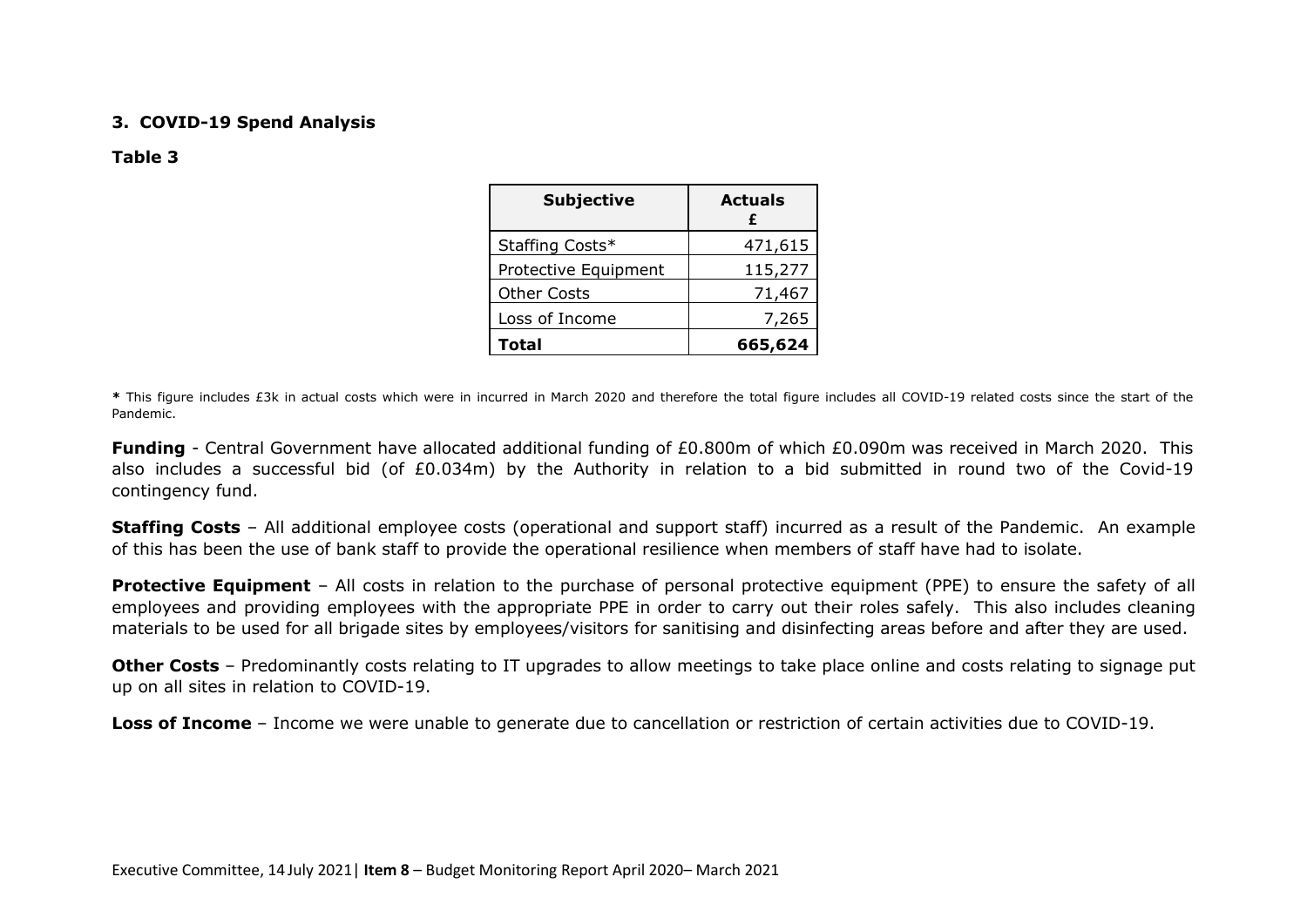#### **4. Funding**

**Table 4** details the budget and forecast outturn for each category of funding.

| <b>Funding</b>            | <b>Total Budget</b> | <b>Actual Year to</b><br><b>Date</b> | <b>Provisional</b><br><b>Year End</b><br><b>Variance</b> |
|---------------------------|---------------------|--------------------------------------|----------------------------------------------------------|
|                           | £                   | £                                    | £                                                        |
| Government Funding        | $-3,531,360$        | $-3,539,296$                         | $-7,936$                                                 |
| <b>Specific Grants</b>    | $-1,106,440$        | $-1,920,933$                         | $-814,493$                                               |
| NNDR / Precepts           | $-24,857,612$       | $-24,864,144$                        | $-6,532$                                                 |
| Top-up / Pooling Receipts | $-1,844,000$        | $-1,843,680$                         | 320                                                      |
| <b>Grand Total</b>        | $-31,339,412$       | $-32,168,053$                        | $-828,641$                                               |

The level of funding has exceeded the original budget by £0.829m. The majority of the additional funding (£0.710m) is due to the Treasury making additional funds available to respond to the COVID-19 Pandemic and £0.011m additional funding in relation to Airwave. In addition to this, the Authority received £0.007m in relation to Transparency grant and £0.032m one-off grant in relation to the administrative costs associated with the Sergeant remedy.

Furthermore, following the Grenfell enquiry, Central Government have allocated funds specifically for the Fire Sector Protection teams to carry out a review of all high-rise buildings and support initial improvements in local protection capability. This has resulted in additional in-year funding of £0.246m, of which £0.061m has been spent and reflected in the actuals in the table above with the residual funding transferred to grants received in advance. Due to the nature of the funding being ring-fenced, we can only utilise the funding when certain conditions of the grant are met. The requirement of the grant is for all funding to be spent be or committed by March 2022. The remaining (£0.008m) relates to increases in specific grants (from prior years) which the Authority were not aware of when the budget was set.

We did not anticipate COVID-19 impacting the Precept/NNDR funding for 2020/21 and have received the full budget for 2020/21. However, as collection deficits are identified in the following financial year, the impact will be seen in a reduction in funding from 2021/22 due to the financial impact COVID-19 has had on businesses and council taxpayers. As part of our budget setting process, we have taken a prudent approach in what we believe these deficits will look like and reflected this in our MTFP 2021/22 which was approved by the Fire Authority in February 2021.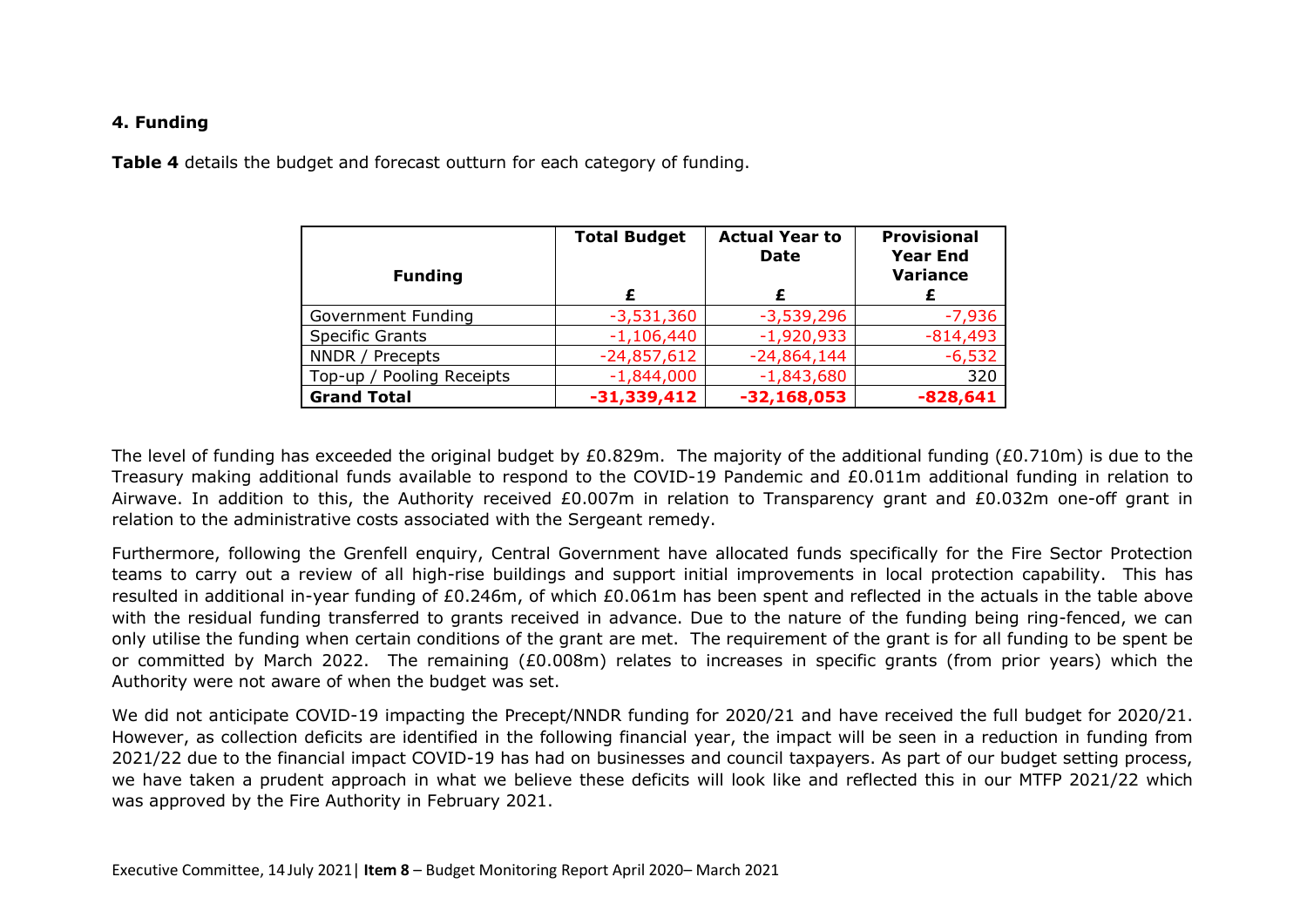## **5. Capital Monitoring**

#### **Capital Forecast**

The capital programme for 2020/21 £3.025m, including £1.809m worth of carry forward capital projects from 2019/20.

| <b>Project Name</b>                          | Original<br><b>Budget</b><br>2020/21 | Carry<br><b>Forwards</b><br>2019/20 | <b>Revised</b><br><b>Budget</b><br>2020/21 | <b>Provisional</b><br>Outturn | <b>Slippage</b> | <b>Projected Year</b><br><b>End Variance</b> |
|----------------------------------------------|--------------------------------------|-------------------------------------|--------------------------------------------|-------------------------------|-----------------|----------------------------------------------|
|                                              | £                                    | £                                   | £                                          | £                             | £               | £                                            |
| Property                                     | 500,000                              | 217,698                             | 717,698                                    | 295,283                       | 121,000         | $-301,415$                                   |
| Property Review*                             | $\boldsymbol{0}$                     | 919,515                             | 919,515                                    | 3,064,883                     | 0               | 2,145,368                                    |
| <b>Total Property Portfolio</b>              | 500,000                              | 1,137,213                           | 1,637,213                                  | 3,360,166                     | 121,000         | 1,843,953                                    |
| Hydraulic Equipment                          | 51,000                               | 11,635                              | 62,635                                     | 52,272                        | 10,000          | $-363$                                       |
| Operational Equipment                        | 90,000                               | 35,000                              | 125,000                                    | 0                             | 25,000          | $-100,000$                                   |
| Operational Red Fleet Vehicles               | 500,000                              | 610,200                             | 1,110,200                                  | 709,529                       | 310,500         | $-90,172$                                    |
| Operational White Fleet Vehicles             | 0                                    | 14,801                              | 14,801                                     | 14,801                        | $\mathbf{0}$    | $\overline{0}$                               |
| <b>Total Fire Appliances &amp; Equipment</b> | 641,000                              | 671,636                             | 1,312,636                                  | 776,602                       | 345,500         | $-190,535$                                   |
| ICT                                          | 75,000                               | 0                                   | 75,000                                     | 69,347                        | 5,000           | $-653$                                       |
| <b>Total Support</b>                         | 75,000                               | $\mathbf 0$                         | 75,000                                     | 69,347                        | 5,000           | $-653$                                       |
| <b>Grand Total</b>                           | 1,216,000                            | 1,808,849                           | 3,024,849                                  | 4,206,115                     | 471,500         | 1,652,766                                    |

**\*** The forecast year-end variance for Property Review (£2.145m) is expected to be offset by additional capital receipts and contributions which will result in a net variance of circa £1m against the forecast expenditure and risks previously reported to Committee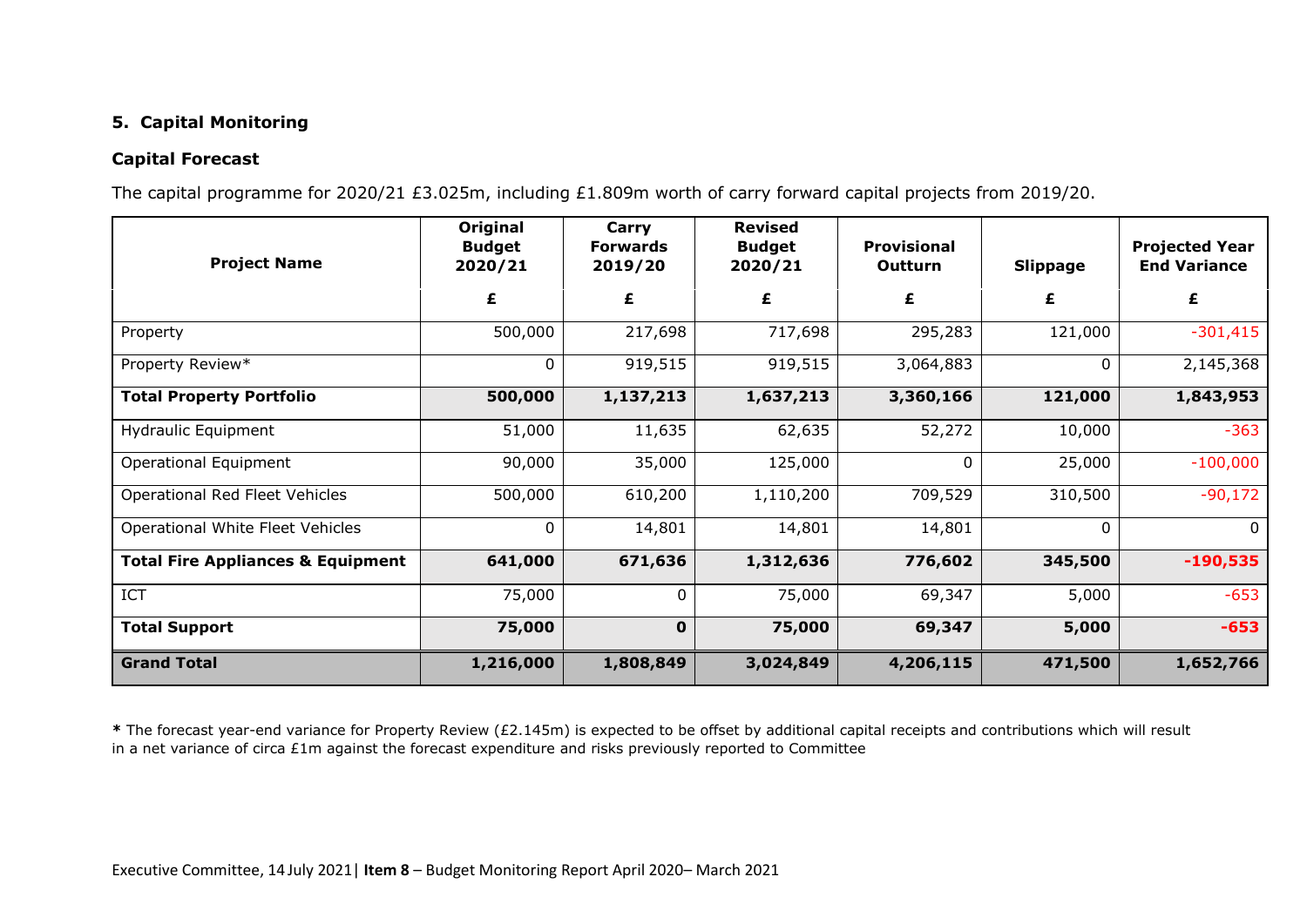## **Capital Funding**

The capital programme will be funded as follows:

| <b>Funding</b>                  | <b>Balance at 1</b><br><b>April 2020</b><br>£000 | <b>Estimated</b><br>Transfers (in)<br>£000 | <b>Estimates</b><br><b>Transfers Out</b><br>£000 | <b>Estimate Balance</b><br>at 31 March<br>2021<br>£000 |
|---------------------------------|--------------------------------------------------|--------------------------------------------|--------------------------------------------------|--------------------------------------------------------|
| Revenue Contribution to Capital | $-1,442$                                         | $-2,781$                                   | 1,612                                            | $-2,611$                                               |
| Other Capital Contributions     |                                                  | $-2,594$                                   | 2,594                                            |                                                        |
| Total Capital Funding           | $-1.442$                                         | $-5,375$                                   | 4,206                                            | $-2,611$                                               |

### **Property Portfolio**

Property Portfolio has a capital budget of £1.637m for 2020/21, which includes carry-forward slippage from 2019/20 of £1.137m. The capital funds were utilised to carry out planned capital investments and completion of West Ashland. A number of planned capital investments are delayed due to COVID-19 and will now be deferred until 2021/22. This results in forecast slippage of £0.121m, along with identified property capital saving of £0.301m.

The variance seen on West Ashland will be offset by additional anticipated capital receipts and contributions. The final account for West Ashland is currently in the process of being agreed. Due to the further delays, some of which are attributable to COVID-19, costs have increased further. The Authority is in discussion with the relevant parties to recover some of the increased costs from the professional design team.

#### **Fire Appliances & Equipment**

Fire Appliances & Equipment has a capital budget of £1.313m for 2020/21, which includes carry forward slippage from 2019/20 of £0.672m. The majority of the capital funds were utilised to purchase red fleet appliances and to purchase operational equipment for these appliances in line with the fleet strategy.

Due to COVID-19, there was a delay in the delivery of four appliances relating to 2019/20 (which were delivered in January 2021) and 2020/21 (two appliances to be delivered at the earliest May 2021), therefore a slippage of £0.311m has been forecast for the